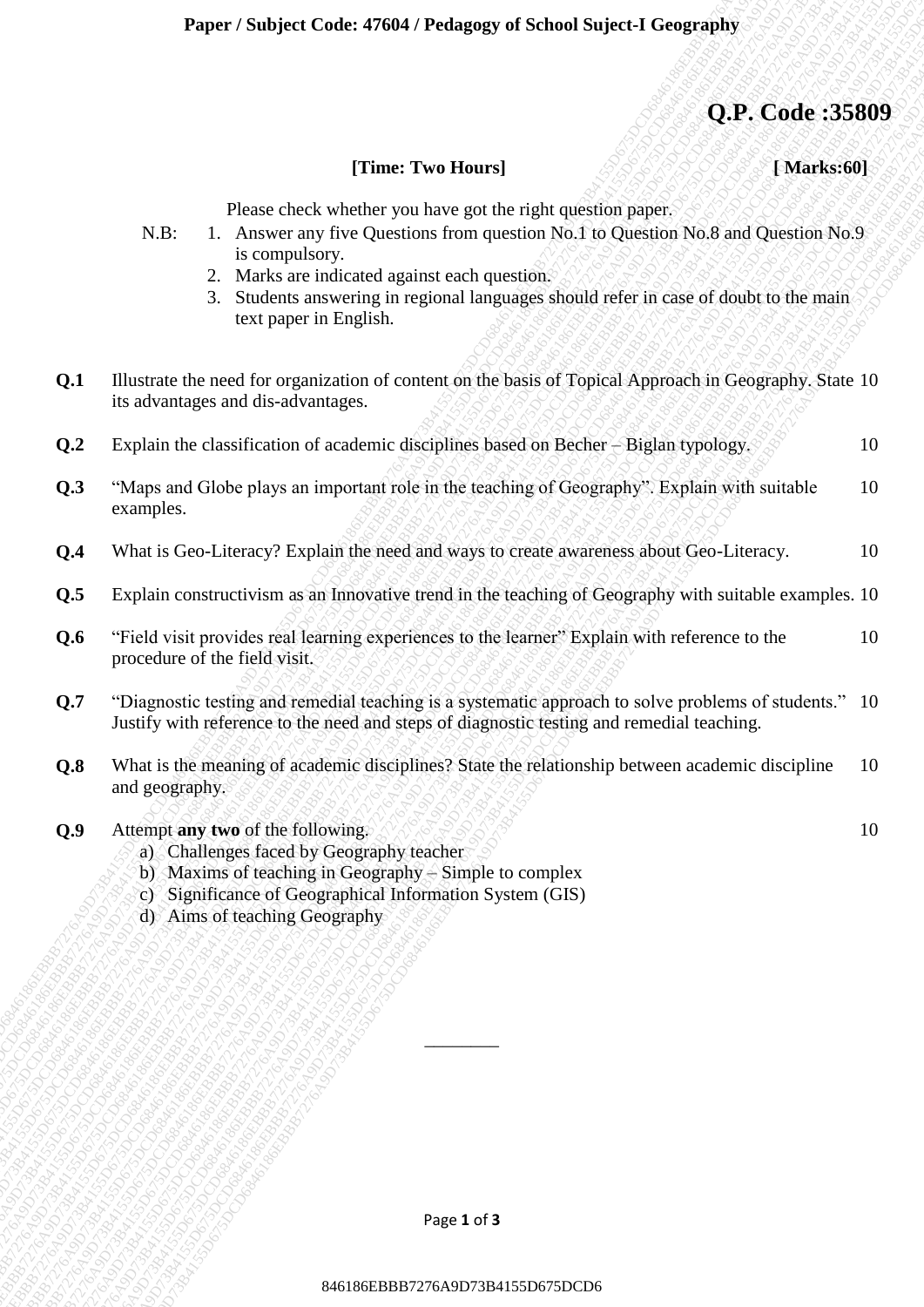# **Q.P. Code :35809**

#### Please check whether you have got the right question paper.

|                                 |                                                                                                                                                                                                                                 | Q.P. Code:35809 |
|---------------------------------|---------------------------------------------------------------------------------------------------------------------------------------------------------------------------------------------------------------------------------|-----------------|
|                                 | [वेळ : २ तास]                                                                                                                                                                                                                   | [एकूण गुण:६०]   |
|                                 | Please check whether you have got the right question paper.                                                                                                                                                                     |                 |
|                                 |                                                                                                                                                                                                                                 |                 |
| प्र. १                          | भूगोल विषयवस्तू संघटनात घटकात्मक उपागमाची गरज सोदाहरण स्पष्ट करून त्याचे फायदे आणि मर्यादा लिहा.                                                                                                                                | $10^{\circ}$    |
| $\overline{y}$ . $\overline{z}$ | शैक्षणिक विद्याशाखांचे वर्गीकरण बेचर बिगलन टायपोलॉजीच्या आधारे स्पष्ट करा.                                                                                                                                                      | 10              |
| प्र. ३                          | ''नकाशे आणि पृथ्वीगोल भूगोल अध्यापनात महत्वपूर्ण भूमिका बजावतात''. योग्य उदाहरणासह स्पष्ट करा,                                                                                                                                  | 10              |
|                                 | प्र. ४    भूगोल साक्षरता म्हणजे काय? भूगोल साक्षरतेची गरज आणि जागरूकता निर्माण करण्याचे मार्ग स्पष्ट करा.                                                                                                                       | 10              |
|                                 | प्र. ५ भूगोल अध्यापनात रचनावाद हा एक नवप्रवाह म्हणून योग्य उदाहरणासह स्पष्ट करा.                                                                                                                                                | 10              |
|                                 | प्र. ६ "क्षेत्रभेट अध्ययनार्थ्याला वास्तव अनुभव प्रदान करते" क्षेत्रभेट पद्धतीची कार्यपद्धती संदर्भात स्पष्ट करा.                                                                                                               | 10              |
|                                 | प्र. ७     "निदानात्मक परिक्षण आणि उपचारात्मक अध्यापन विद्यार्थ्यांच्या समस्या निराकरणाचा एक सुव्यवस्थित उपागम<br>आहे". निदानात्मक परिक्षण आणि उपचारात्मक अध्यापनाची आवश्यकता आणि पायऱ्यांच्या संदर्भात विधानाचे<br>समर्थन करा. | 10              |
| $\overline{X}$ . $\zeta$        | शैक्षणिक विद्याशाखेचा अर्थ काय? शैक्षणिक विद्याशाखा आणि भूगोल यामधील संबंध लिहा.                                                                                                                                                | 10              |
|                                 | प्र. ९. खालीलपैकी कोणत्याही दोहोंवर थोडक्यात लिहा.<br>अ) भूगोल शिक्षकापुढील आव्हाने<br>आ) भूगोल अध्यापनातील सुत्र-सोप्याकडून कठीणाकडे<br>इ) भौगोलिक माहिती प्रणाली (जीआयएस) चे महत्व<br>ई) भूगोल अध्यापनाची ध्येये              | 10              |
|                                 |                                                                                                                                                                                                                                 |                 |
|                                 |                                                                                                                                                                                                                                 |                 |
|                                 | Page 2 of 3                                                                                                                                                                                                                     |                 |